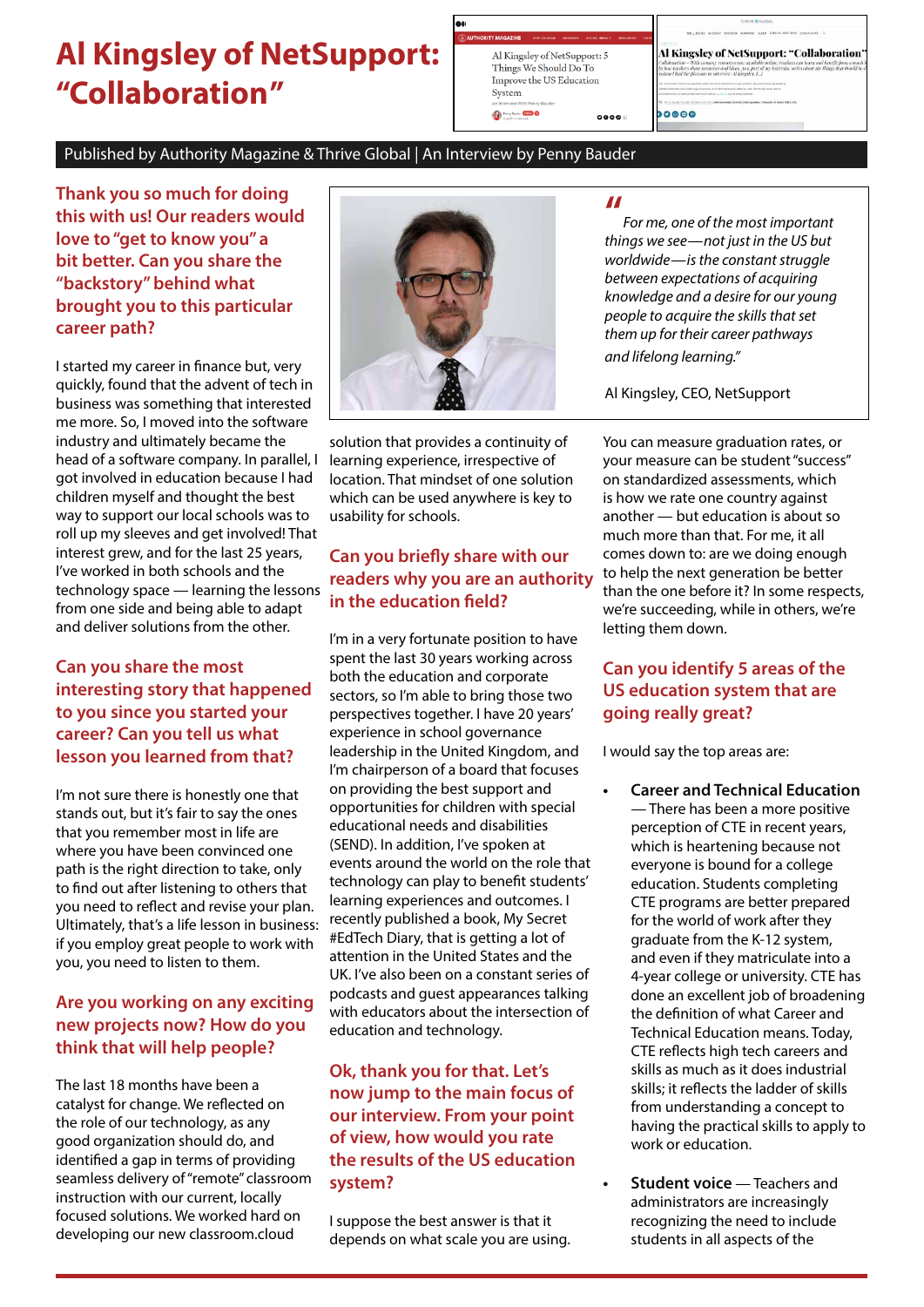- learning process and provide more opportunities for them to be heard. We see this with our company in the interactional nature of how teachers engage with their students. When they have a classroom management system like NetSupport in place, teachers can involve students more and encourage those who might be shy to interact with their teachers and peers.
- **• Flexibility** COVID has forced schools to completely revamp what a classroom looks like and how it should operate. We're seeing a lot of resilience, adaptability, and positive changes as a result. Again, the right technology tools help teachers to be flexible and adaptable, but the credit goes to the teachers on this one. Teachers were forced into the position of having to be flexible and many of them did an excellent job adapting what they had been given to a model that worked for them and their students.
- **• Collaboration** With so many resources now available online, teachers can learn and benefit from a much broader community. I am encouraged by how teachers share resources and ideas.

#### **Can you identify the 5 key areas of the US education system that should be prioritized for improvement? Can you explain why those are so critical?**

For me, one of the most important things we see — not just in the US but worldwide — is the constant struggle between expectations of acquiring knowledge and a desire for our young people to acquire the skills that set them up for their career pathways and lifelong learning.

Like many countries, the US still doesn't focus on measures of success supporting and encouraging student skills and confidence over the long-entrenched grading of acquired content. The real measure of success is a happy, confident person who has the skills to make their own decisions, challenge, research, and apply knowledge. Growth in Career and Technical Education and STEM programs is evidence that educators and parents want their children to gain confidence and critical thinking skills over rote

memorization of facts. Yet, even STEM education sometimes gets misconstrued to mean a chemistry class or math skills rather than the ability to break down a robot and then rebuild it into something new.

We also need to look after the mental health of both staff and students, especially after the last 18 months of a global pandemic that will probably continue to restrict our ability to interact with each other. We need to boost digital citizenship education to empower students to make their own decisions about keeping themselves safe online. We have the ability and knowledge about how to break the 'school-toprison' pipeline and yet we are stalled by jurisdictional issues, perceptions and stigmatism. Yet, we know what many of the issues are, so surely it is not outside of our capabilities to change things.

#### **How is the US doing with regard to engaging young people in STEM? Can you suggest three ways we can increase this engagement?**

It's clear that I love the concept of STEM but not only for the letters and subjects it represents. STEM is a larger concept conveying that knowledge is assimilated best when students can see that it's relevant and useful. STEM subjects present a multitude of opportunities for project- or challenge-based learning that is hands-on, and where students can see the tangible results of what they are working on. Combining theoretical and practical elements to produce something real gives students pride in their achievements and helps them take forward that learning into the future. I'd love to see greater engagement and encouragement for girls and other disadvantaged and marginalized individuals towards STEM subjects, closer, more tangible links with business (and vice versa, their engagement in the classroom), and of course additional funding to help develop STEM projects and opportunities. One of my criticisms

about the school-to-prison pipeline — a greater emphasis on STEM and CTE could break that cycle.

#### **Can you articulate to our readers why it's so important to engage girls and women in STEM subjects?**

Diversity is essential when we're talking about progress. We get further when there is diversity at the table, more voices and varied perspectives being heard. Women, minorities and the economically disadvantaged are still woefully underrepresented in STEM fields and, until that changes, we're not going to benefit as much as we could.

# **How is the US doing with regard to engaging girls and women in STEM subjects? Can you suggest three ways we can increase this engagement?**

We see a lot of wonderful organizations, like Girls Who Code and GirlStart, that are focused on helping girls and women engage more with STEM subjects, which is very promising. If we want to continue increasing engagement, we also need to have:

- **• Better representation in film, media, literature, politics and advertising** — Youth need to see themselves in these mediums, and the more we share stories of women in STEM, the more our young girls, and the disenfranchised, will be able to see themselves in those roles.
- **• Female and Minority STEM teachers** — This ties back to representation at the most basic level. Historically, men have taught math and science, just as women have leaned towards ECE and elementary education. This needs to change, so that students have a female STEM role, or a person of color, as their model right in front of them.